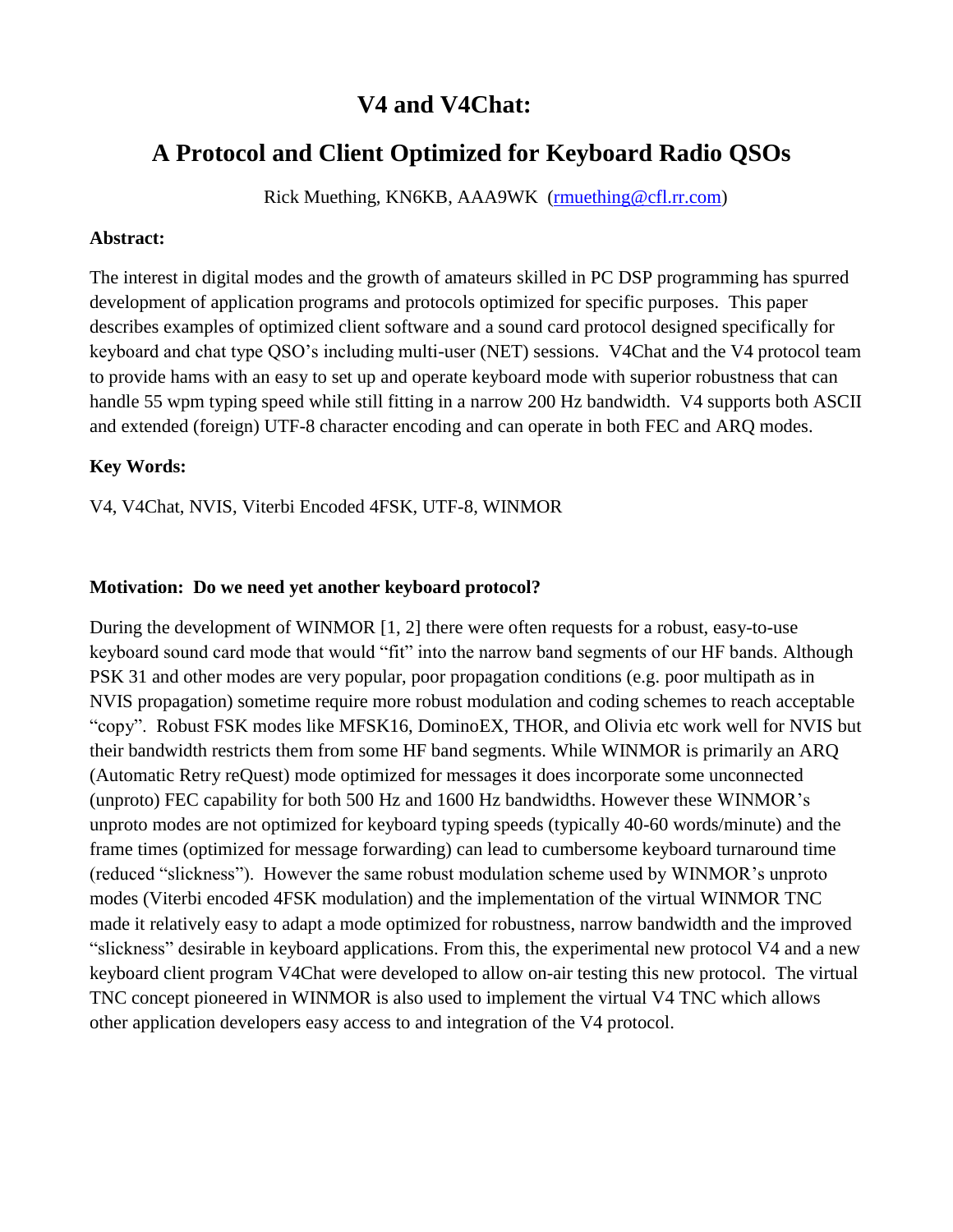The goals of the V4 protocol are:

- Robust operation even in weak signal conditions and NVIS (multipath) propagation.
- Good bits/sec/Hz bandwidth efficiency capable in operating in narrow bandwidth restricted band segments.
- Support for modest typing speeds (40-60 words/minute).
- Support for domestic (ASCII) and extended (foreign) character sets. (UTF-8)
- Good "slickness" allowing for convenient type-to-send VOX-like exchanges.
- Rapid and automatic capture, tuning and tracking  $(+/-100Hz)$ .
- Suppress "empty channel" printing/display.
- The ability to work in both peer-to-peer or net configurations.
- Seamless support for both ARQ and non ARQ (FEC only) modes.
- Automatic CRC flagging to mark FEC text blocks containing uncorrectable errors.

# **Examples of the V4 protocol implementation:**

The complete details of the V4 protocol are contained in the V4 specification [3]. A few of the highlights of the implementation are described here. While PSK modulation yields better bits/sec/Hz bandwidth efficiency it is quickly compromised in poor multipath propagation conditions like NVIS. FSK modes are more robust in these conditions but also take up more spectrum than PSK for similar throughput. A good compromise however is 4FSK where one of 4 tones (spaced at the symbol rate) is transmitted sending 2 bits/symbol. The bandwidth of this 4FSK is about 35 % more than QPSK for the same raw data rate at the  $-26$  dB points. To fit into a 200 Hz bandwidth 4FSK requires a symbol rate less than about 47 Hz. This translates to a raw uncoded bit rate of about 94 bits/second or about 117 words per minute based on 8 bit characters. But to achieve the degree of desired robustness some form of strong FEC (Forward Error Correction) must be used which of course reduces the net words per minute throughput. In PSK modulation a familiar and effective FEC mode is using QPSK to send 2 coded bits per symbol and to use a convolutional code and the efficient Viterbi decoding algorithm. A similar approach can be done for 4FSK using its two bits per symbol to send one user (information) bit per symbol using standard convolutional encoding (e.g. NASA Voyager R=1/2, K=7).

However the best performing Viterbi decoders use what are called "soft" inputs. These soft "1" and "0" inputs allow the Viterbi decoder to calculate a more accurate path through the decoding trellis which translates to about 2 dB of additional coding gain...the equivalent of increasing the transmitter power by 58%. This is enough motivation to look for a way to do this with the typical DSP based tone detectors commonly used to detect orthogonal FSK transmissions. Orthogonal detectors reject contributions by tones spaced at the baud rate. In V4 a novel mechanism based on a vector representation of the received tones is used to derive the soft inputs for the Viterbi decoder as summarized in Figure 1. Common DSP based tone detectors (FFT or Goertzel Algorithm) generate magnitude values (bins) for each of the 4 FSK frequencies  $F_0$  through  $F_3$ . The 4 magnitudes are plotted along the 4 directions pointing to the "perfect" I and Q value pairs of the four corners. By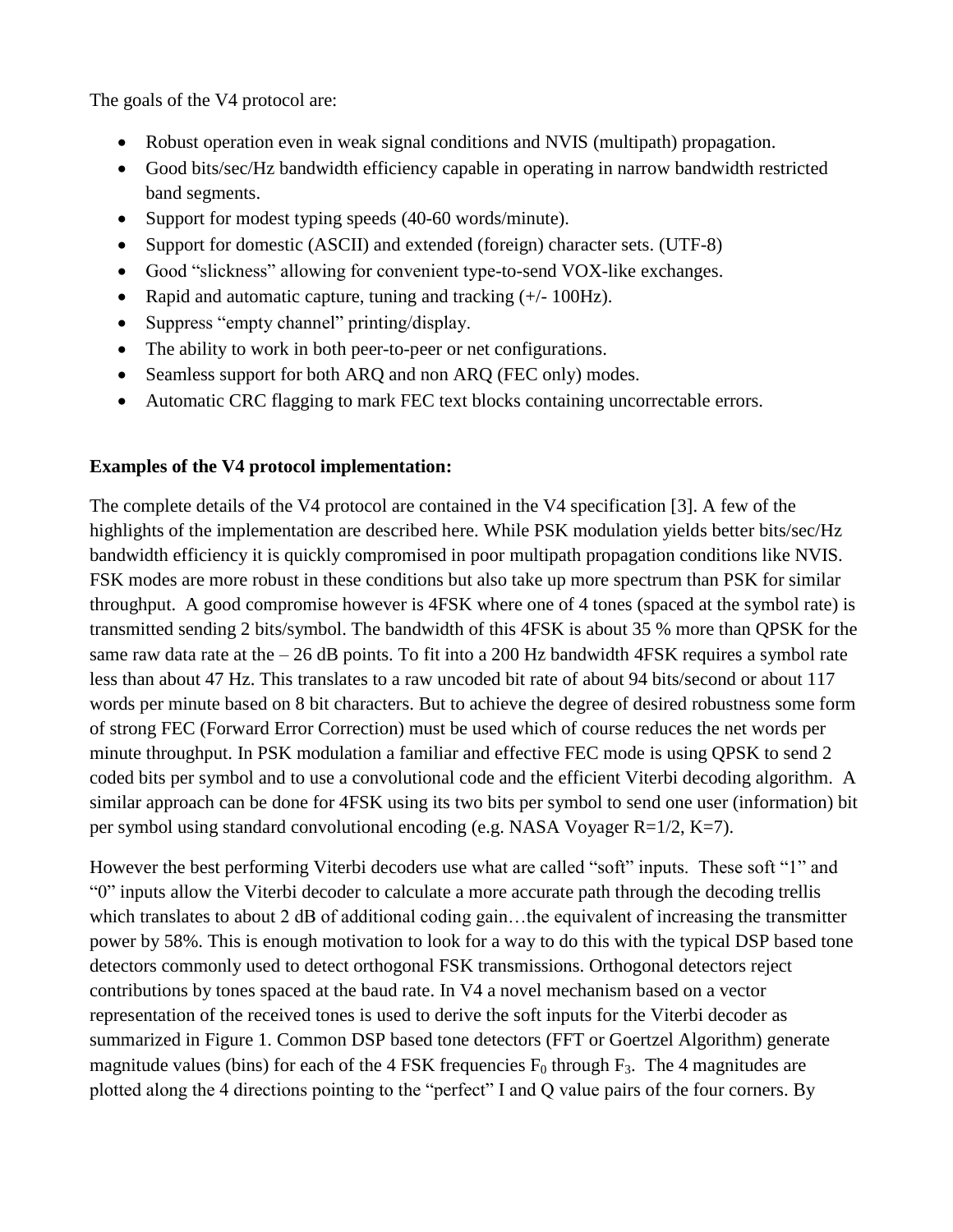creating a normalized vector sum of the 4 magnitude vectors as indicated and projecting this sum onto the IQ plane we can translate the four received 4FSK frequency amplitude values to a pair of soft I and Q equivalent values for the Viterbi decoder. Using this approach we have an efficient 4FSK demodulator with soft outputs which can be fed directly to the Viterbi decoder. In this example 8 bit quantization of I and Q soft values are used (28=perfect 0, 228=perfect 1) which is more than sufficient.



# **V4FSK Frequency Magnitude to Soft I and Q Mapping**

**Figure 1 V4 Mapping of 4FSK magnitudes to soft IQ values for Viterbi Decoding**

This additional coding gain however can't be fully realized unless the tone detectors are close to true orthogonal detectors. This either requires synchronous detection using some form of phase locking or precise alignment (tuning) to place the tones in the center of the DSP decoding bins (with adjacent tones in the bin's nulls). In V4 the technique used is to capitalize on a leader preceding each transmission block which communicates critical tuning information to the DSP decoder.

In V4 a short (170ms) leader is used at the start of each transmission block (16 characters). This leader has three important functions.

- Audio to trigger transmitter keying in VOX or VOX keyed Sound Card interfaces
- Tuning information allowing the receiving station(s) to lock on the V4 frame quickly  $\ll 100$ ms) and determine the frequency to within about 1 Hz accuracy.
- Provides initial framing information to establish symbol sync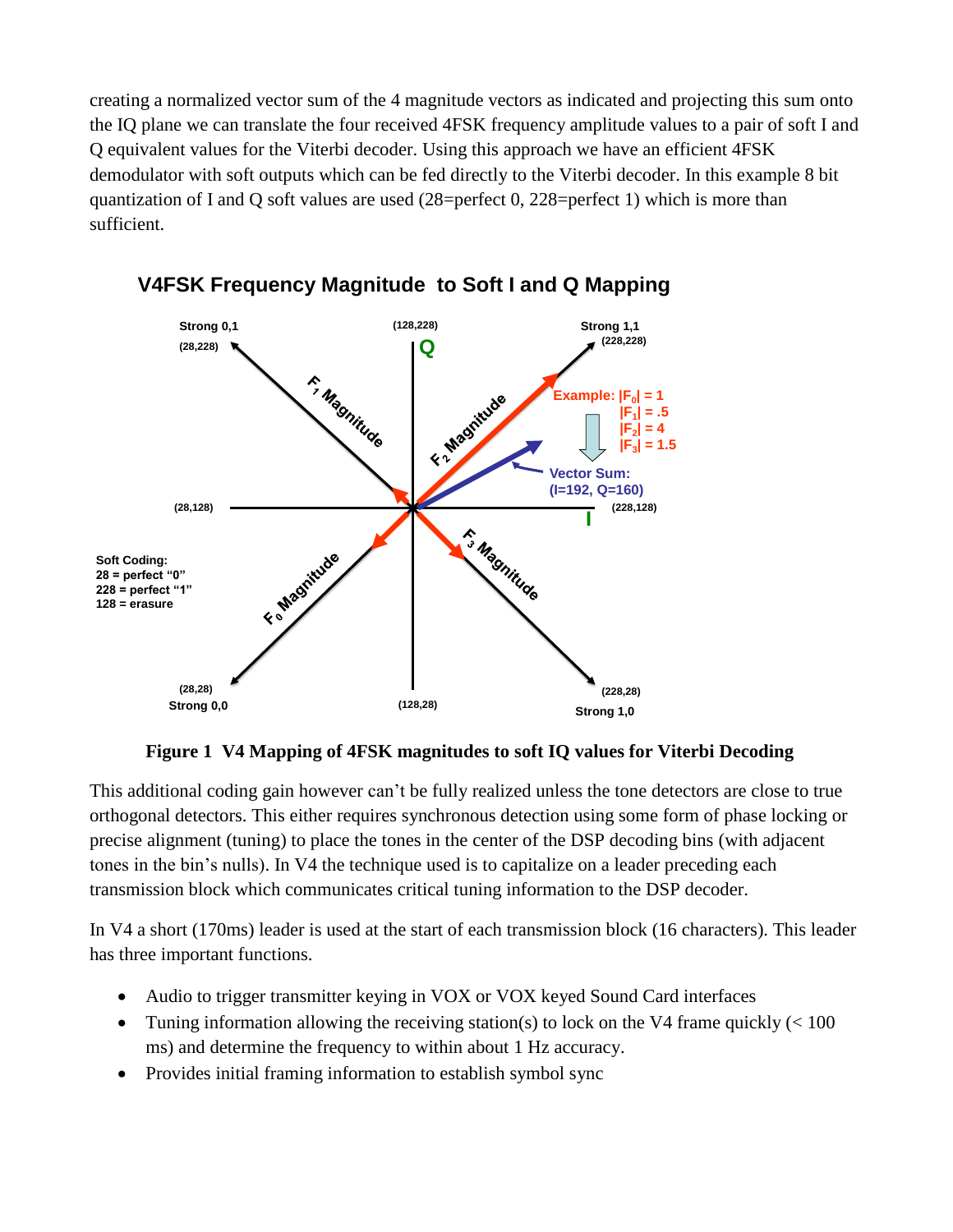To achieve this, an eight symbol (~170 ms) leader is generated using addition of the two center 4FSK tones to make a two-tone modulated signal as shown in Figure 2.



### **Figure 2 Waveform capture of the V4 Leader showing two-tone modulation preceding 4FSK.**

Using a two-tone leader has specific advantages:

- It provides a unique frequency spectrum (different from 4FSK or a single tone) that permits detection and accurate interpolation of the frequencies to within about 1 Hz while rejecting single tone signals.
- It provides a waveform which can be envelope detected and filtered to obtain symbol sync. Figures 3 and 4 show how the leader envelope is used to establish initial symbol sync.



**Figure 3. Leader envelope detection at -5dB S/N (3 KHz noise BW)**



 **Figure 4. The filtered envelope of Fig 3 used to establish initial symbol sync**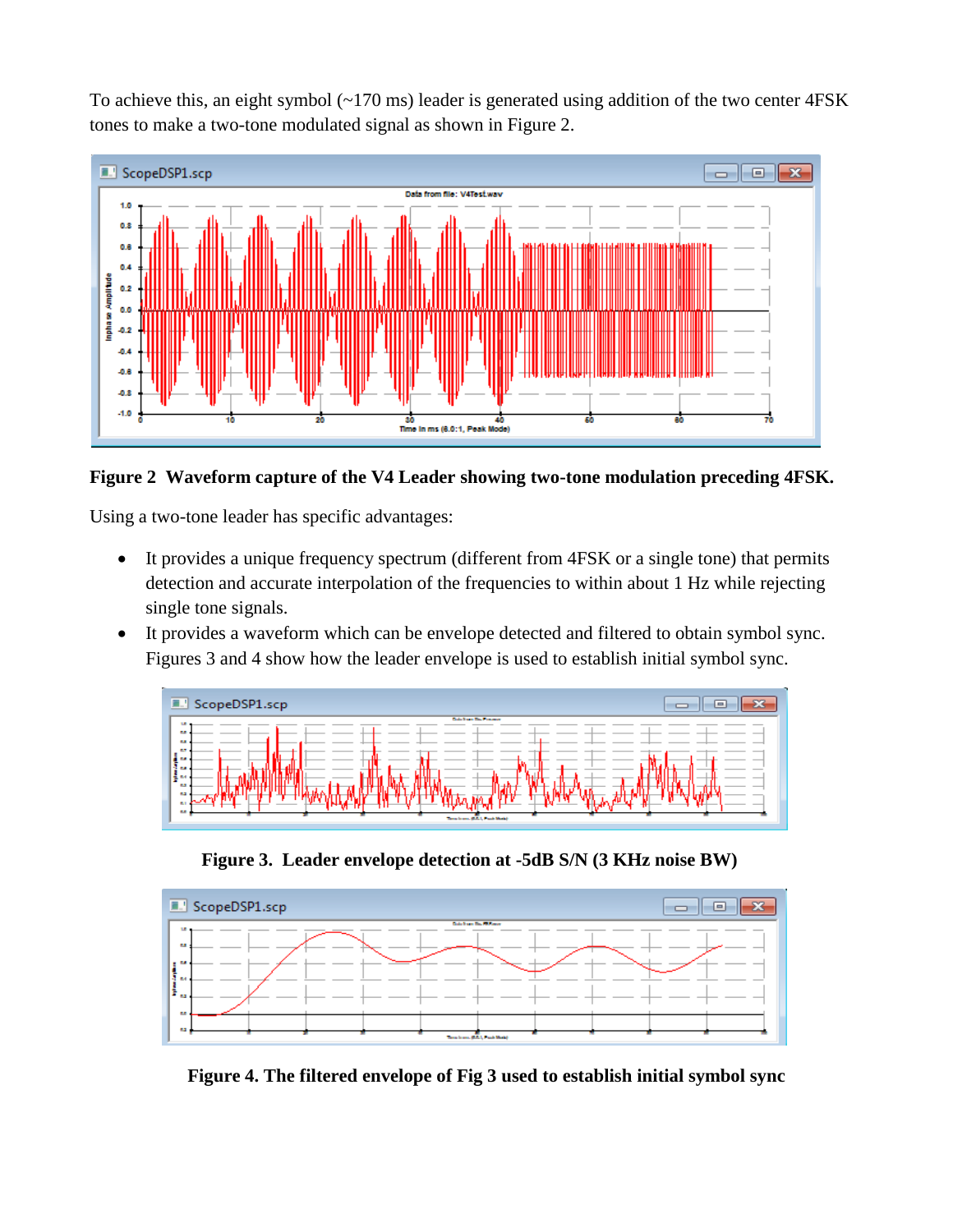The output of the leader detector DSP code then tells the DSP software the precise center frequencies to use for each of the 4FSK Goertzel tone detectors and the initial symbol sync to begin 4FSK symbol decoding.

It is techniques such as these used in the V4 virtual TNC modem that give it both the robustness needed and the quick tuning that allow "slick" type-to-send keyboard operation.

# **Packaging the V4 protocol for distribution and integration**

Developing a protocol and coding it are fine but to be useful that protocol needs to be adopted by both users and application developers. Asking developers to integrate complex real time DSP code into their applications is a burden. There are code and development system issues in addition to the time required to integrate and certify actual protocol implementation. For V4 I used a concept similar to what was used in WINMOR ...the Virtual TNC. This is a stand-alone program that implements the protocol but communicates with the application through standard ports and commands…much like a conventional hardware packet or Pactor TNC does. The "front panel" for the V4 virtual TNC is shown in Figure 5. This is an actual capture of a full duplex FEC test at -5 dB S/N multipath poor channel (3 KHz Noise Bandwidth) using a HF channel simulator. The waterfall showing the 200 Hz bandwidth and the constellation diagram and score for the last frame are shown. You can think of the constellation diagram as a plot of all the received symbols of the frame …each pixel being the tip of the Sum Vector shown in Figure 1. The score is computed using the average distance of each symbol from its perfect I, Q value with a score of 100 being perfect (every symbol in a corner of the I, Q plane). In this marginal channel the symbols are poorly clustered yet still yield FEC decoding success over 62%. Using V4's ARQ mode in this channel would yield error-free communication at about 30 words per minute.



**Figure 5. The V4 Virtual TNC "front panel"**